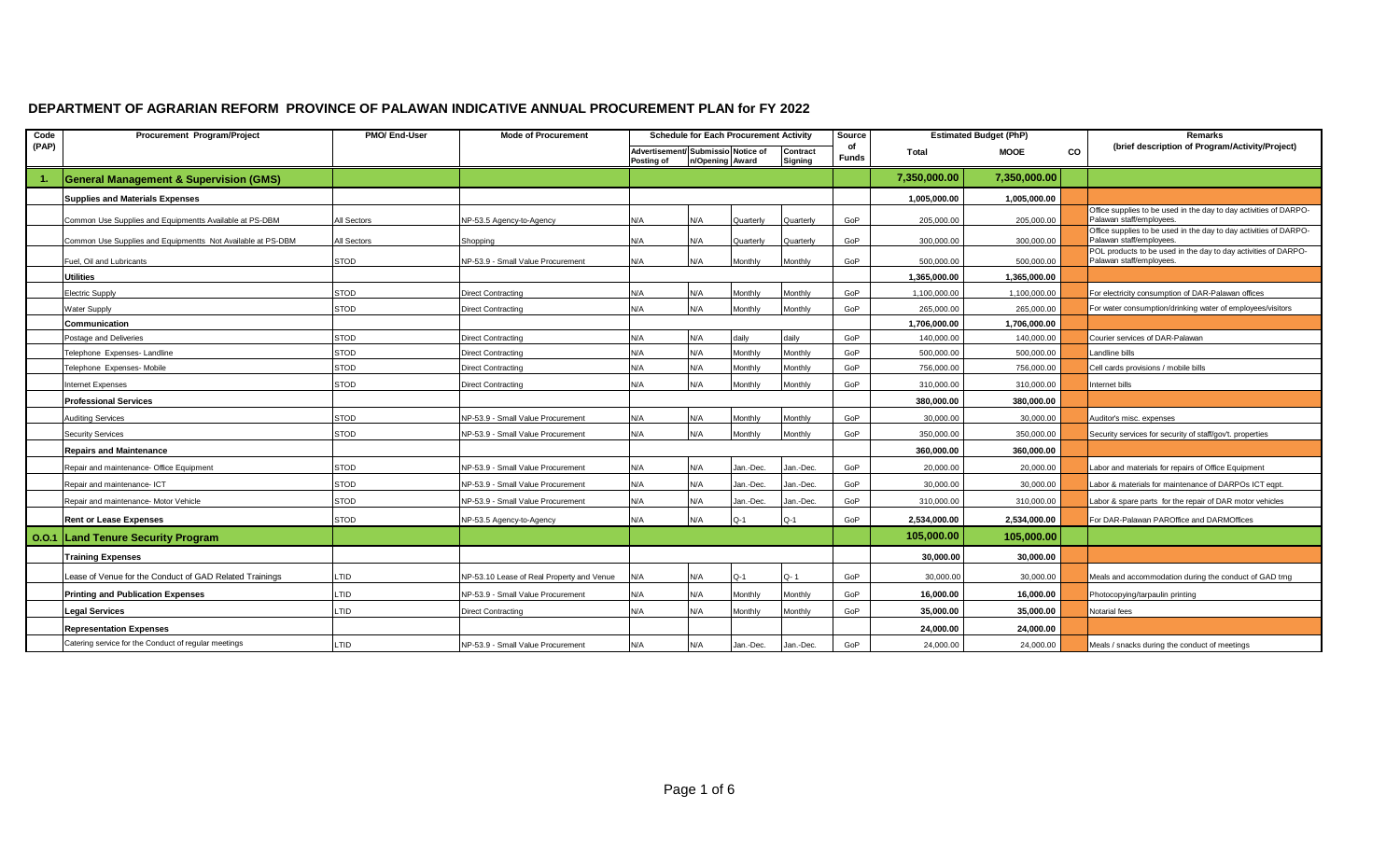| Code  | Procurement Program/Project                                                             | PMO/ End-User | <b>Schedule for Each Procurement Activity</b><br><b>Mode of Procurement</b> |                   |                                    |           |                | Source             | <b>Estimated Budget (PhP)</b> |             |    | Remarks                                              |
|-------|-----------------------------------------------------------------------------------------|---------------|-----------------------------------------------------------------------------|-------------------|------------------------------------|-----------|----------------|--------------------|-------------------------------|-------------|----|------------------------------------------------------|
| (PAP) |                                                                                         |               |                                                                             |                   | Advertisement/ Submissio Notice of |           | Contract       | οf<br><b>Funds</b> | Total                         | <b>MOOE</b> | CO | (brief description of Program/Activity/Project)      |
|       |                                                                                         |               |                                                                             | <b>Posting of</b> | n/Opening Award                    |           | Signing        |                    |                               |             |    |                                                      |
|       | O.O.2 Agrarian Justice Delivery Program                                                 |               |                                                                             |                   |                                    |           |                |                    | 330,000.00                    | 330,000.00  |    |                                                      |
|       | <b>Adjudication of Agrarian Cases</b>                                                   |               |                                                                             |                   |                                    |           |                |                    | 36,000.00                     | 36,000.00   |    |                                                      |
|       | <b>Printing and Publication Expenses</b>                                                | <b>DARAB</b>  | NP-53.9 - Small Value Procurement                                           | N/A               | N/A                                | Monthly   | Monthly        | GoP                | 9.000.00                      | 9,000.00    |    | Photocopying/tarpaulin printing                      |
|       | <b>Repair and Maintenance</b>                                                           |               |                                                                             |                   |                                    |           |                |                    | 4.000.00                      | 4,000.00    |    |                                                      |
|       | Repair and Maintenance- motor Vehicle                                                   | <b>DARAB</b>  | NP-53.9 - Small Value Procurement                                           | N/A               | N/A                                | Jan.-Dec. | Jan.-Dec.      | GoP                | 4,000.00                      | 4,000.00    |    | Repairs of ICT                                       |
|       | <b>Postage and Deliveries</b>                                                           | <b>DARAB</b>  | NP-53.9 - Small Value Procurement                                           | N/A               | N/A                                | Monthly   | Monthly        | GoP                | 20.000.00                     | 20,000.00   |    | Photocopying/tarpaulin printing                      |
|       | <b>Representation Expenses</b>                                                          |               |                                                                             |                   |                                    |           |                |                    | 3.000.00                      | 3,000.00    |    |                                                      |
|       | Catering service for the conduct of regular meetings                                    | <b>DARAB</b>  | NP-53.9 - Small Value Procurement                                           | N/A               | N/A                                | Jan.-Dec. | Jan.-Dec.      | GoP                | 3,000.00                      | 3,000.00    |    | Meals/snacks during the conduct of meetings.         |
|       | <b>Resolution of Agrarian Law Implementation Cases</b>                                  |               |                                                                             |                   |                                    |           |                |                    | 35,000.00                     | 35,000.00   |    |                                                      |
|       | <b>Training Expenses</b>                                                                |               |                                                                             |                   |                                    |           |                |                    | 35,000.00                     | 35,000.00   |    |                                                      |
|       | Training cum levelling off with DAR point persons, Re: New issuances/policies<br>of DAR | LEGAL         | NP-53.9 - Small Value Procurement                                           | $Q - 3$           | N/A                                | $Q - 2$   | $Q - 2$        | GoP                | 35,000.00                     | 35,000.00   |    | Meals and snacks during the conduct of training      |
|       | <b>Provision of Agrarian Legal Assistance</b>                                           |               |                                                                             |                   |                                    |           |                |                    | 259,000.00                    | 259.000.00  |    |                                                      |
|       | <b>Training Expenses</b>                                                                |               |                                                                             |                   |                                    |           |                |                    | 130,000.00                    | 130,000.00  |    |                                                      |
|       | Lease of Venue for the Conduct of GAD Related Trainings                                 | LEGAL         | NP-53.10 Lease of Real Property and Venue                                   | N/A               | N/A                                | $Q - 1$   | Q-1            | GoP                | 70,000.00                     | 70,000.00   |    | Meals / snacks of DAR-Palawan staff/employees        |
|       | Conduct of Review and Planning Sessions                                                 | LEGAL         | NP-53.9 - Small Value Procurement                                           | N/A               | N/A                                | $Q - 2$   | $Q - 2$        | GoP                | 60,000.00                     | 60,000.00   |    | Meals and snacks during conduct of training with FBs |
|       | <b>Legal Services</b>                                                                   | LEGAL         | <b>Direct Contracting</b>                                                   | N/A               | N/A                                | Monthly   | <b>Monthly</b> | GoP                | 20.000.00                     | 20,000.00   |    | Notarial fees                                        |
|       | Repair and Maintenance                                                                  |               |                                                                             |                   |                                    |           |                |                    | 68,000.00                     | 68,000.00   |    |                                                      |
|       | Repair and Maintenance-ICT                                                              | LEGAL         | NP-53.9 - Small Value Procurement                                           | N/A               | N/A                                | Jan.-Dec. | Jan.-Dec.      | GoP                | 35,000.00                     | 35,000.00   |    | Repairs of DAR-Palawan IT / electronics equipt.      |
|       | Repair and Maintenance-motor vehicles                                                   | LEGAL         | NP-53.9 - Small Value Procurement                                           | N/A               | N/A                                | Jan.-Dec. | Jan.-Dec.      | GoP                | 28,000.00                     | 28,000.00   |    | Repairs of DAR-Palawan vehicles                      |
|       | Repair and Maintenance-office equipment                                                 | LEGAL         | NP-53.9 - Small Value Procurement                                           | N/A               | N/A                                | Jan.-Dec. | Jan.-Dec.      | GoP                | 5.000.00                      | 5,000.00    |    | Repairs of DAR-Palawan office equipment              |
|       | <b>Printing and Publication Expenses</b>                                                | LEGAL         | NP-53.9 - Small Value Procurement                                           | N/A               | N/A                                | Monthly   | Monthly        | GoP                | 16,000.00                     | 16,000.00   |    | Photocopying/tarpaulin printing                      |
|       | <b>Representation Expenses</b>                                                          |               |                                                                             |                   |                                    |           |                |                    | 25,000.00                     | 25,000.00   |    |                                                      |
|       | Catering Services for the Conduct of regular meetings/updating                          | LEGAL         | NP-53.9 - Small Value Procurement                                           | N/A               | N/A                                | Jan.-Dec. | Jan.-Dec.      | GoP                | 25,000.00                     | 25,000.00   |    | Meals/snacks during the conduct of meetings/updating |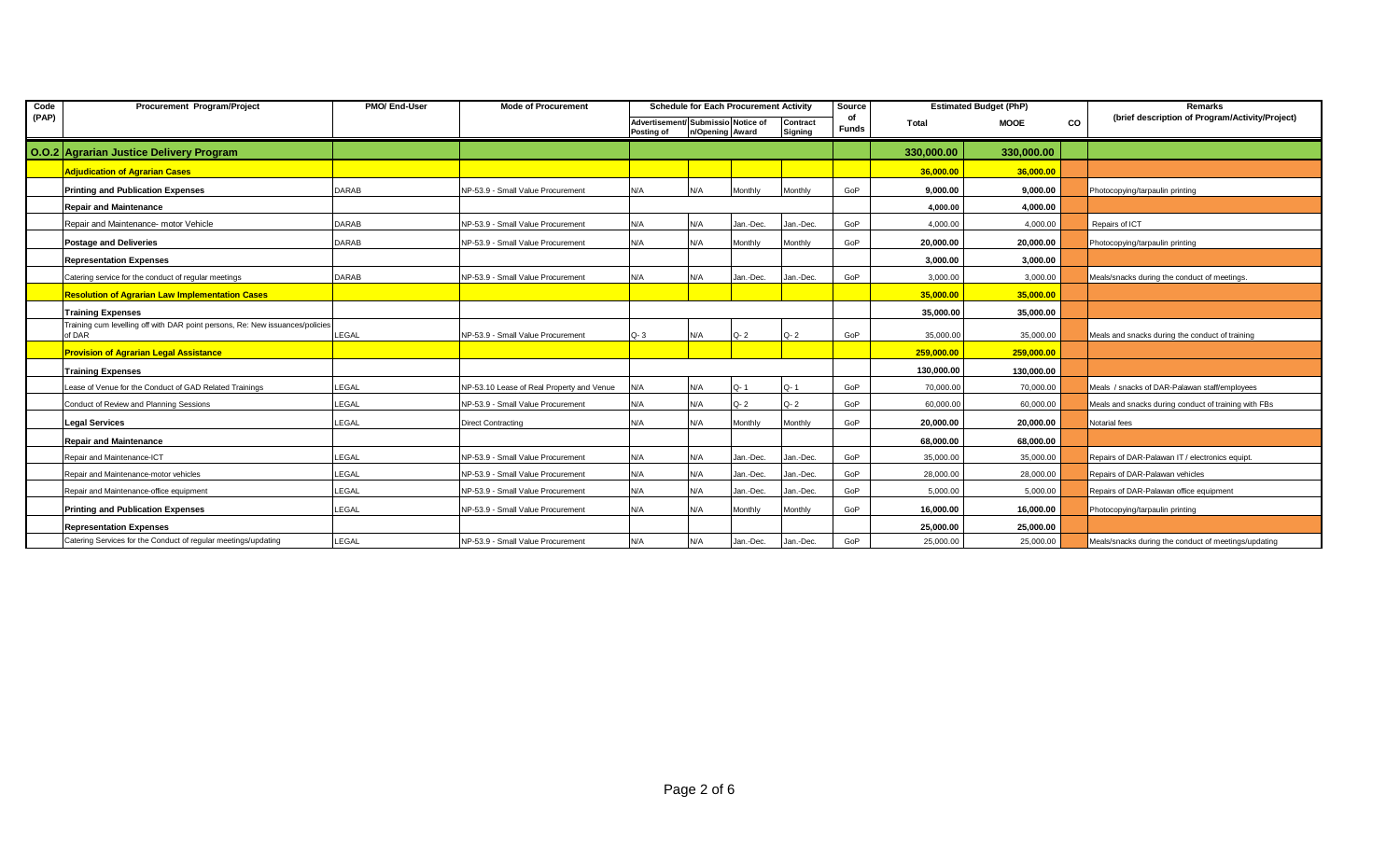| Code  | Procurement Program/Project                                                                     | PMO/ End-User | <b>Mode of Procurement</b>        |                                                  | <b>Schedule for Each Procurement Activity</b> |           | Source              |                    | <b>Estimated Budget (PhP)</b> |                   | Remarks |                                                      |  |
|-------|-------------------------------------------------------------------------------------------------|---------------|-----------------------------------|--------------------------------------------------|-----------------------------------------------|-----------|---------------------|--------------------|-------------------------------|-------------------|---------|------------------------------------------------------|--|
| (PAP) |                                                                                                 |               |                                   | Advertisement/ Submissio Notice of<br>Posting of | n/Opening Award                               |           | Contract<br>Signing | of<br><b>Funds</b> | Total                         | <b>MOOE</b><br>CO |         | (brief description of Program/Activity/Project)      |  |
|       | 0.0.3 AR beneficiaries Dev't. ans Sustainable Program                                           |               |                                   |                                                  |                                               |           |                     |                    | 4,656,000.00                  | 4,656,000.00      |         |                                                      |  |
|       | Supervision and management for effective delivery of support<br><b>services</b>                 |               |                                   |                                                  |                                               |           |                     |                    | 211,000.00                    | 211,000.00        |         |                                                      |  |
|       | <b>Trainings / Conferences</b>                                                                  |               |                                   |                                                  |                                               |           |                     |                    | 108,000.00                    | 108,000.00        |         |                                                      |  |
|       | Catering Services on the Conduct of Ist Quarter PBDD Planning and<br><b>Assessment Sessions</b> | <b>TASS</b>   | NP-53.9 - Small Value Procurement | N/A                                              | N/A                                           | Q-1 & Q-4 | Q-1 & Q-4           | GoP                | 80,000.00                     | 80,000.00         |         | Meals and snacks during the conduct of training      |  |
|       | Catering Services for GAD Training                                                              | <b>TASS</b>   | NP-53.9 - Small Value Procurement | N/A                                              | N/A                                           | Q-1       | Q-1                 | GoP                | 28,000.00                     | 28,000.00         |         | Meals and snacks during the conduct of training      |  |
|       | <b>Repair and Maintenance</b>                                                                   | <b>TASS</b>   | NP-53.9 - Small Value Procurement | N/A                                              | N/A                                           | Jan.-Dec  | Jan.-Dec.           | GoP                | 5.000.00                      | 5,000.00          |         | Repairs of DAR-Palawan vehicles                      |  |
|       | <b>Communication Expenses- Mobile</b>                                                           | <b>TASS</b>   | NP-53.9 - Small Value Procurement | N/A                                              | N/A                                           | Quarterly | Quarterly           | GoP                | 4,000.00                      | 4,000.00          |         | Cell cards provisions / mobile bills                 |  |
|       | Representation                                                                                  |               |                                   |                                                  |                                               |           |                     |                    | 94,000.00                     | 94.000.00         |         |                                                      |  |
|       | Regular staff meeting                                                                           | <b>TASS</b>   | NP-53.9 - Small Value Procurement | N/A                                              | N/A                                           | $Q - 3$   | $Q - 3$             | GoP                | 2.000.00                      | 2.000.00          |         | Snacks during the conduct of ITEMA                   |  |
|       | Catering Services for Actual Conduct of ITEMA                                                   | <b>TASS</b>   | NP-53.9 - Small Value Procurement | N/A                                              | N/A                                           | $Q - 3$   | $Q - 3$             | GoP                | 35,000.00                     | 35,000.00         |         | Snacks during the conduct of ITEMA                   |  |
|       | Catering Services on the Conduct of Cooperative Congress/ARBO Summit                            | <b>TASS</b>   | NP-53.9 - Small Value Procurement | N/A                                              | N/A                                           | $Q - 2$   | $Q - 2$             | GoP                | 57.000.00                     | 57,000.00         |         | Meals and snacks during the conduct of training      |  |
|       | <b>Social Infrastructure Building</b>                                                           |               |                                   |                                                  |                                               |           |                     |                    | 239,000.00                    | 239,000.00        |         |                                                      |  |
|       | <b>Trainings / Conferences</b>                                                                  |               |                                   |                                                  |                                               |           |                     |                    | 168.000.00                    | 168,000,00        |         |                                                      |  |
|       | Catering Services for the Organizational Dev't. Support Training                                | <b>TASS</b>   | NP-53.9 - Small Value Procurement | N/A                                              | N/A                                           | Mar-Dec.  | Mar-Dec.            | GoP                | 128.000.00                    | 128,000.00        |         | Meals and snacks during the conduct of training      |  |
|       | Catering Services for the Gender-Based Effectiveness Skills Trng.                               | <b>TASS</b>   | NP-53.9 - Small Value Procurement | N/A                                              | N/A                                           | $Q-1$     | Q-1                 | GoP                | 16.000.00                     | 16,000.00         |         | Meals and snacks during the conduct of training      |  |
|       | Catering Services for the Conduct of ARB Organizing/Dev't Trng.                                 | <b>TASS</b>   | NP-53.9 - Small Value Procurement | N/A                                              | N/A                                           | Mar-Nov.  | Mar-Nov.            | GoP                | 24,000.00                     | 24,000.00         |         | Meals and snacks during the conduct of training      |  |
|       | <b>Communication Expenses</b>                                                                   |               |                                   |                                                  |                                               |           |                     |                    | 4,000.00                      | 4.000.00          |         |                                                      |  |
|       | Telephone Expenses- Mobile                                                                      | <b>TASS</b>   | NP-53.9 - Small Value Procurement | N/A                                              | N/A                                           | Quarterly | Quarterly           | GoP                | 4.000.00                      | 4.000.00          |         | Cell cards provisions of point persons               |  |
|       | <b>Repair and Maintenance</b>                                                                   |               |                                   |                                                  |                                               |           |                     |                    | 25,000.00                     | 25.000.00         |         |                                                      |  |
|       | Repair and Maintenance-ICT                                                                      | LEGAL         | NP-53.9 - Small Value Procurement | N/A                                              | N/A                                           | Jan.-Dec. | Jan.-Dec.           | GoP                | 8,000.00                      | 8,000.00          |         | Repairs of DAR-Palawan IT / electronics equipt.      |  |
|       | Repair and Maintenance-motor vehicles                                                           | LEGAL         | NP-53.9 - Small Value Procurement | N/A                                              | N/A                                           | Jan.-Dec. | Jan.-Dec.           | GoP                | 9,000.00                      | 9,000.00          |         | Repairs of DAR-Palawan vehicles                      |  |
|       | Repair and Maintenance-office equipment                                                         | LEGAL         | NP-53.9 - Small Value Procurement | N/A                                              | N/A                                           | Jan.-Dec. | Jan.-Dec.           | GoP                | 8.000.00                      | 8.000.00          |         | Repairs of DAR-Palawan office equipment              |  |
|       | Representation                                                                                  |               |                                   |                                                  |                                               |           |                     |                    | 42,000.00                     | 42.000.00         |         |                                                      |  |
|       | Catering Serivces for the Conduct of Regular Staff Meeting                                      | <b>TASS</b>   | NP-53.9 - Small Value Procurement | N/A                                              | N/A                                           | Quarterly | Quarterly           | GoP                | 16,000.00                     | 16,000.00         |         | Meals/snacks during the conduct of meetings          |  |
|       | Catering Serivces for Conduct of ARB Membership Recruitment                                     | <b>TASS</b>   | NP-53.9 - Small Value Procurement | N/A                                              | N/A                                           | Monthly   | Monthly             | GoP                | 26,000.00                     | 26,000.00         |         | Meals/snacks during the conduct of coaching to ARBOs |  |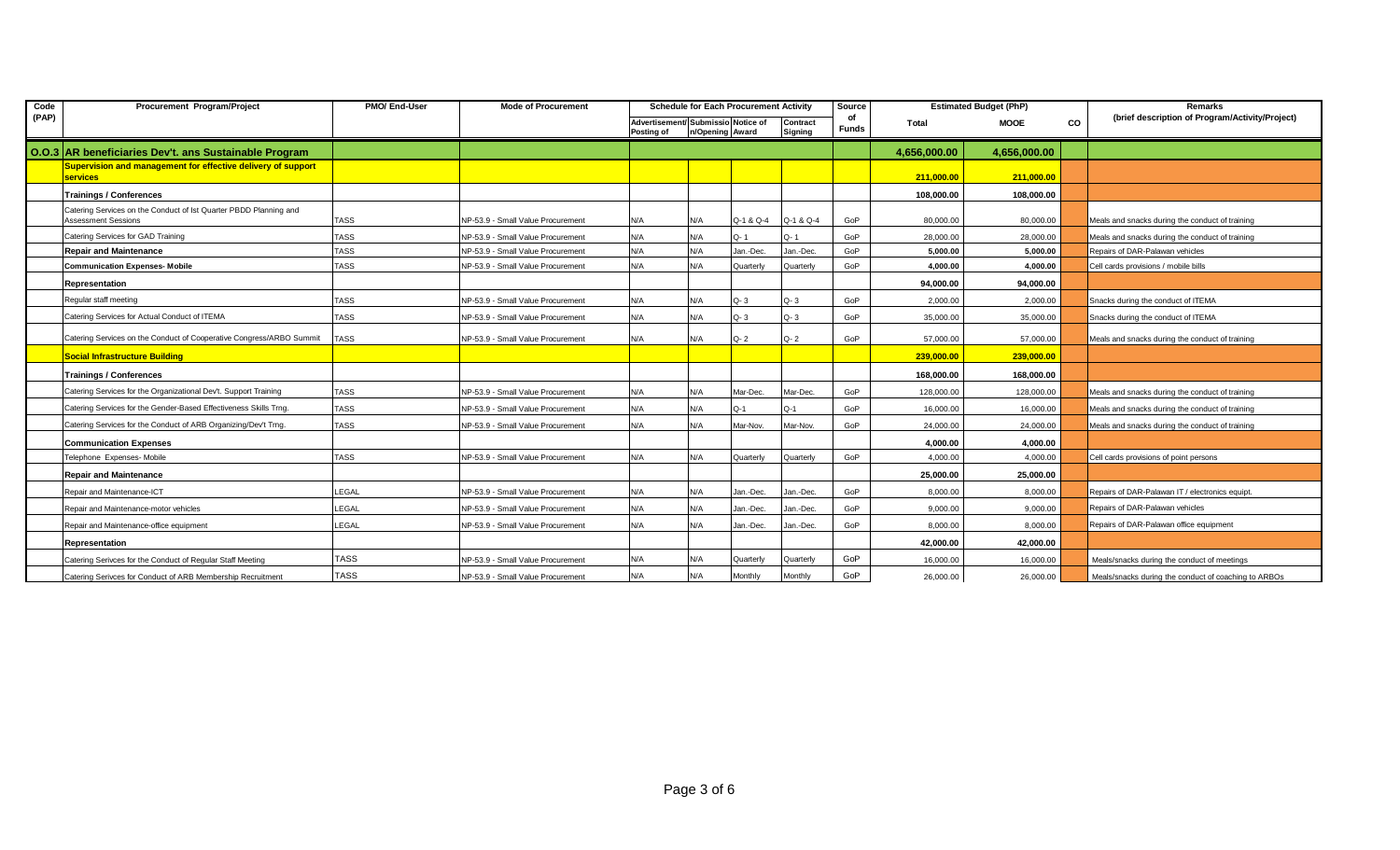| Code  | Procurement Program/Project                                                       | PMO/ End-User | <b>Mode of Procurement</b>        | <b>Schedule for Each Procurement Activity</b>    |                                             | Source    |                     | <b>Estimated Budget (PhP)</b> |              | Remarks      |    |                                                        |
|-------|-----------------------------------------------------------------------------------|---------------|-----------------------------------|--------------------------------------------------|---------------------------------------------|-----------|---------------------|-------------------------------|--------------|--------------|----|--------------------------------------------------------|
| (PAP) |                                                                                   |               |                                   | Advertisement/ Submissio Notice of<br>Posting of | n/Opening Award                             |           | Contract<br>Signing | of<br><b>Funds</b>            | Total        | <b>MOOE</b>  | CO | (brief description of Program/Activity/Project)        |
|       | Enterprise Dev't. Economic and Physical Infrastructure Support                    |               |                                   |                                                  |                                             |           |                     |                               | 1,997,000.00 | 1,997,000.00 |    |                                                        |
|       | <b>Trainings / Conferences</b>                                                    |               |                                   |                                                  |                                             |           |                     |                               | 1,098,000.00 | 1,098,000.00 |    |                                                        |
|       | Catering Services on the Conduct of Training on Product Dev't.                    | TASS          | NP-53.9 - Small Value Procurement | N/A                                              | N/A                                         | Q-2 & Q-3 | Q-2 & Q-3           | GoP                           | 12,000.00    | 12,000.00    |    | Meals and snacks during the conduct of training        |
|       | Catering services for the Conduct of GAD Related Trainings                        | <b>TASS</b>   | NP-53.9 - Small Value Procurement | March                                            | N/A                                         | Q-1       | $Q - 1$             | GoP                           | 99,000.00    | 99,000.00    |    | Meals and accommodation during the conduct of training |
|       | Catering services for the conduct of Business Planning                            | TASS          | NP-53.9 - Small Value Procurement | N/A                                              | N/A                                         | Q- 2      | $Q - 2$             | GoP                           | 40,000.00    | 40,000.00    |    | Meals and snacks during the conduct of training        |
|       | Catering services for Productivity Enhancement                                    | TASS          | NP-53.9 - Small Value Procurement | N/A                                              | N/A                                         | Q-1       | Q-1                 | GoP                           | 40,000.00    | 40,000.00    |    | Meals and snacks during the conduct of training        |
|       | Catering Services on Mdsg Mgt. cum Policy Formulation Training                    | <b>TASS</b>   | NP-53.9 - Small Value Procurement | N/A                                              | N/A                                         | Q-3       | $Q - 3$             | GoP                           | 40,000.00    | 40,000.00    |    | Meals and snacks during the conduct of training        |
|       | Catering Services for the Food Safety Mgt. cum CGMP Training                      | <b>TASS</b>   | NP-53.9 - Small Value Procurement | N/A                                              | N/A                                         | Q- 2      | $Q - 2$             | GoP                           | 50,000.00    | 50,000.00    |    | Meals and snacks during the conduct of training        |
|       | Catering Services on the Conduct of Contract Negotiation                          | TASS          | NP-53.9 - Small Value Procurement | N/A                                              | N/A                                         | Mar-Nov.  | Mar.-Nov.           | GoP                           | 16,000.00    | 16,000.00    |    | Meals and snacks during the conduct of FBS             |
|       | Catering Services on the Conduct of LINKSFARM Related Trng.                       | <b>TASS</b>   | NP-53.9 - Small Value Procurement | N/A                                              | N/A                                         | Feb.-Nov. | Feb.-Nov.           | GoP                           | 193,000.00   | 193,000.00   |    | Meals and snacks during the conduct of training        |
|       | Catering Services on the conduct FBS Training                                     | TASS          | NP-53.9 - Small Value Procurement | N/A                                              | N/A                                         | Feb.-Nov. | Feb.-Nov.           | GoP                           | 84,000.00    | 84,000.00    |    | Meals and snacks during the conduct of training        |
|       |                                                                                   |               |                                   |                                                  |                                             |           |                     |                               |              |              |    |                                                        |
|       | Catering Services on the APCP Related Training                                    |               | NP-53.9 - Small Value Procurement | N/A                                              | N/A                                         | Feb.-Nov. | Feb.-Nov.           | GoP                           | 52,000.00    | 52,000.00    |    | Meals and snacks during the conduct of training        |
|       | Catering Services on the EPAHP Related Training                                   | <b>TASS</b>   | NP-53.9 - Small Value Procurement | N/A                                              | N/A                                         | Feb.-Nov. | Feb.-Nov.           | GoP                           | 386,000.00   | 386,000.00   |    | Meals and snacks during the conduct of training        |
|       | Catering Services on the Conduct of Trng. on Coaching & Mentoring                 | TASS          | NP-53.9 - Small Value Procurement | N/A                                              | N/A                                         | Feb.-Nov. | Feb.-Nov.           | GoP                           | 36,000.00    | 36,000.00    |    | Meals and snacks during the conduct of training        |
|       | Catering Services for the Training on Dev't. of ARBO's to become MF Provider TASS |               | NP-53.9 - Small Value Procurement | March                                            | N/A                                         | Q-1 & Q-2 | Q-1 & Q-2           | GoP                           | 50,000.00    | 50,000.00    |    | Meals and accommodation during the conduct of training |
|       | Repair and Maintenance                                                            |               |                                   |                                                  |                                             |           |                     |                               | 80,000.00    | 80,000.00    |    |                                                        |
|       | Repair and Maintenance-office equipment                                           | TASS          | NP-53.9 - Small Value Procurement | N/A                                              | N/A                                         | lan.-Dec. | Jan.-Dec.           | GoP                           | 16,000.00    | 16,000.00    |    | Repairs of DAR-Palawan IT / electronics equipt.        |
|       | Repair and Maintenance-motor vehicles                                             | TASS          | NP-53.9 - Small Value Procurement | N/A                                              | N/A                                         | lan.-Dec. | Jan.-Dec.           | GoP                           | 47,000.00    | 47,000.00    |    | Repairs of DAR-Palawan vehicles                        |
|       | Repair and Maintenance-ICT equipment                                              | <b>TASS</b>   | NP-53.9 - Small Value Procurement | N/A                                              | N/A                                         | lan.-Dec. | Jan.-Dec.           | GoP                           | 17,000.00    | 17,000.00    |    | Repairs of DAR-Palawan office equipment                |
|       | <b>Printing and Publication Expenses</b>                                          | <b>TASS</b>   | NP-53.9 - Small Value Procurement | N/A                                              | N/A                                         | Monthly   | Monthly             | GoP                           | 23,000.00    | 23,000.00    |    | Photocopying/tarpaulin printing                        |
|       | <b>Communication Expenses</b>                                                     |               |                                   |                                                  |                                             |           |                     |                               | 22,000.00    | 22,000.00    |    |                                                        |
|       | Telephone Expenses-Mobile                                                         | <b>TASS</b>   | NP-53.9 - Small Value Procurement | N/A                                              | N/A                                         | Quarterly | Quarterly           | GoP                           | 22,000.00    | 22,000.00    |    | Cell cards provisions of point persons                 |
|       | <b>Transportation and Delivery Expenses</b>                                       | <b>TASS</b>   | VP-53.9 - Small Value Procurement | N/A                                              | N/A                                         | Monthly   | Monthly             | GoP                           | 8,000.00     | 8,000.00     |    |                                                        |
|       | Representation                                                                    |               |                                   |                                                  |                                             |           |                     |                               | 166,000.00   | 166,000.00   |    |                                                        |
|       | Catering Serivces for the Conduct of Regular Staff Meeting                        | <b>TASS</b>   | NP-53.9 - Small Value Procurement | N/A                                              | N/A                                         | Quarterly | Quarterly           | GoP                           | 8.000.00     | 8,000.00     |    | Meals/snacks during the conduct of meetings            |
|       | Catering Serivces for Buy-in Sessions with Local Partners                         | <b>TASS</b>   | NP-53.9 - Small Value Procurement | N/A                                              | N/A                                         | Monthly   | Monthly             | GoP                           | 5,000.00     | 5,000.00     |    | Meals/snacks during the conduct of coaching to ARBOs   |
|       | Project Launching                                                                 | TASS          | NP-53.9 - Small Value Procurement | N/A                                              | N/A                                         | Feb.-Nov. | Feb.-Nov.           | GoP                           | 16,000.00    | 16,000.00    |    | Meals and snacks during the conduct of training        |
|       | Catering Services on the Conduct of CARP Congress/ARBO Summit                     | TASS          | NP-53.9 - Small Value Procurement | N/A                                              | N/A                                         | Q-1&2     | Q-1&2               | GoP                           | 32,000.00    | 32,000.00    |    | Meals and snacks during the conduct of training        |
|       | Catering Services on the Conduct of PBD Lawyering                                 | TASS          | NP-53.9 - Small Value Procurement | N/A                                              | N/A                                         | Q-1&2     | Q-1&2               | GoP                           | 2,000.00     | 2,000.00     |    | Meals and snacks during the conduct of training        |
|       | Catering Services on the Conduct of PBD Lawyering Related Meeting                 | TASS          | NP-53.9 - Small Value Procurement | N/A                                              | N/A                                         | Q-1&2     | Q-1&2               | GoP                           | 2,000.00     | 2,000.00     |    | Meals and snacks during the conduct of training        |
|       | Catering Services on the Conduct of FBS                                           | <b>TASS</b>   | NP-53.9 - Small Value Procurement | N/A                                              | N/A                                         | Q- 2      | $Q - 2$             | GoP                           | 12,000.00    | 12,000.00    |    | Meals and snacks during the conduct of training        |
|       | Catering Services on the Conduct of EPAHP Project Launching                       | TASS          | NP-53.9 - Small Value Procurement | N/A                                              | N/A                                         | Q- 2      | $Q - 2$             | GoP                           | 40,000.00    | 40,000.00    |    | Meals and snacks during the conduct of training        |
|       | Catering Services on the Conduct of LINKSFARMM Project Launching                  | <b>TASS</b>   | NP-53.9 - Small Value Procurement | N/A                                              |                                             | O- 2      | Q- 2                | GoP                           | 40,000.00    | 40,000.00    |    | Meals and snacks during the conduct of training        |
|       | Catering Services on the Conduct of orientation to MF Provider                    | TASS          | NP-53.9 - Small Value Procurement | N/A                                              | $\overline{\text{Page}}$ 4 of $\oint_{Q_2}$ |           | $Q - 2$             | GoP                           | 9,000.00     | 9,000.00     |    | Meals and snacks during the conduct of training        |
|       | <b>Subsidy (Hard Component)</b>                                                   |               |                                   |                                                  |                                             |           |                     |                               | 600,000.00   | 600,000.00   |    |                                                        |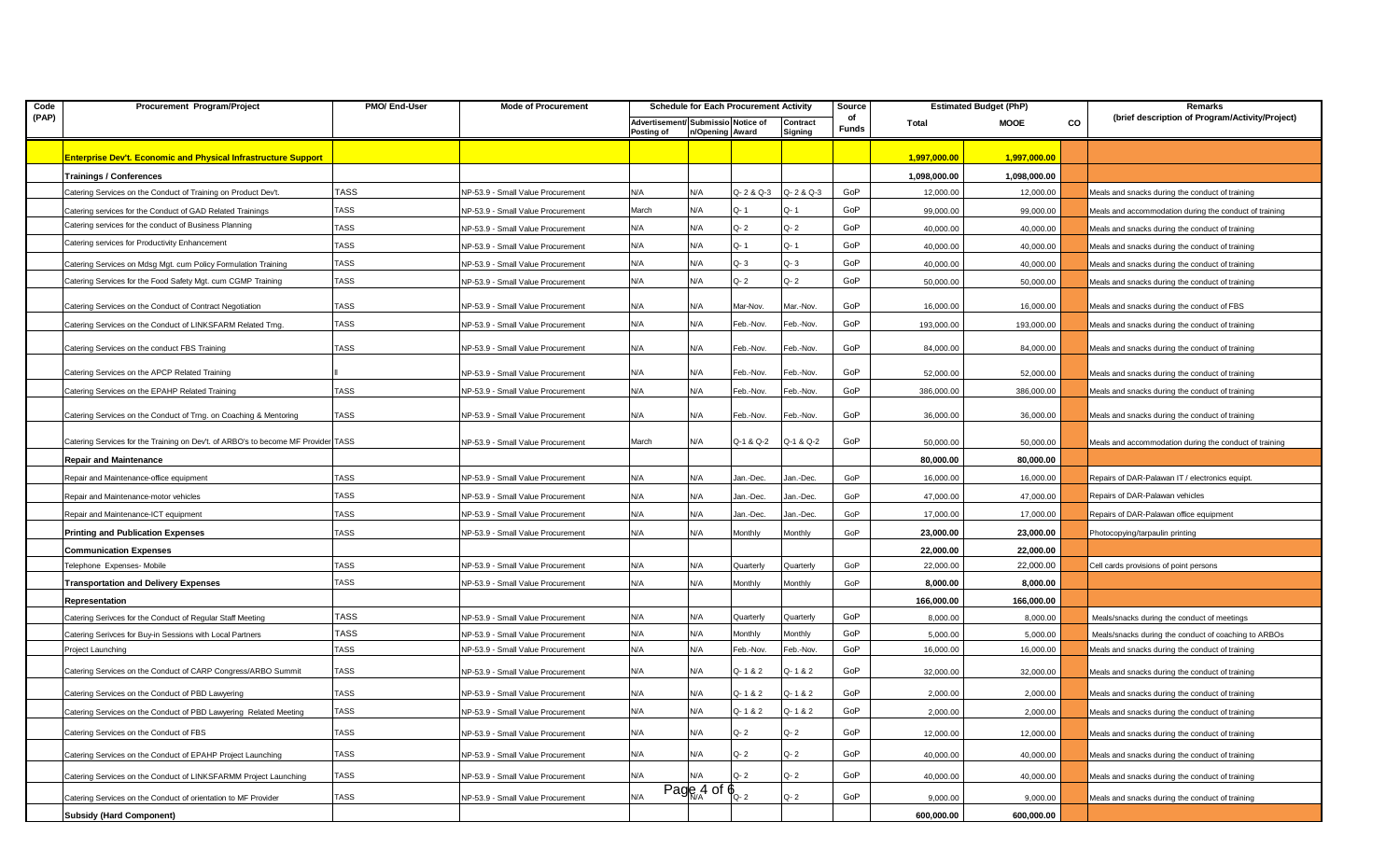| Code  | Procurement Program/Project                                                                             | PMO/ End-User | <b>Mode of Procurement</b>        | <b>Schedule for Each Procurement Activity</b>    |                 | Source                        |                     | <b>Estimated Budget (PhP)</b> |              | Remarks      |           |                                                 |
|-------|---------------------------------------------------------------------------------------------------------|---------------|-----------------------------------|--------------------------------------------------|-----------------|-------------------------------|---------------------|-------------------------------|--------------|--------------|-----------|-------------------------------------------------|
| (PAP) |                                                                                                         |               |                                   | Advertisement/ Submissio Notice of<br>Posting of | n/Opening Award |                               | Contract<br>Signing | <b>Funds</b>                  | Total        | <b>MOOE</b>  | <b>CO</b> | (brief description of Program/Activity/Project) |
|       | <b>EPAHP</b>                                                                                            | <b>TASS</b>   | Competitive Bidding               | Mav                                              | Mav             | June                          | June                | GoP                           | 600,000.00   | 600,000.00   |           | Assistance to NGOs/Pos                          |
|       | <b>Climate Resilient Farm Productivity Support</b>                                                      |               |                                   |                                                  |                 |                               |                     |                               | 2,209,000.00 | 2,209,000.00 |           |                                                 |
|       | <b>Trainings / Conferences</b>                                                                          |               |                                   |                                                  |                 |                               |                     |                               | 339,000.00   | 339,000.00   |           |                                                 |
|       | Catering Services for GAD Related Trainings                                                             | <b>TASS</b>   | NP-53.9 - Small Value Procurement | N/A                                              | N/A             | $Q - 1, 2 & 3$ $Q - 1, 2 & 3$ |                     | GoP                           | 48,000.00    | 48,000.00    |           | Meals and snacks during the conduct of training |
|       | Catering Services on the Conduct of AES Training with Farm Facility Support,<br>with training materials | <b>TASS</b>   | NP-53.9 - Small Value Procurement | N/A                                              | N/A             | May-Oct.                      | May-Oct.            | GoP                           | 174,000.00   | 174,000.00   |           | Meals and snacks during the conduct of training |
|       | Catering Services on the conduct of Crop based block farming & productivity<br>enhancement              | <b>TASS</b>   | NP-53.9 - Small Value Procurement | N/A                                              | N/A             | $Q - 3$                       | $Q - 3$             | GoP                           | 87,000.00    | 87,000.00    |           | Meals and snacks during the conduct of training |
|       | Catering Services on the Conduct of other Block Farming Related Trainings                               | <b>TASS</b>   | NP-53.9 - Small Value Procurement | N/A                                              | N/A             | $Q - 4$                       | $Q - 4$             | GoP                           | 30,000.00    | 30,000.00    |           | Meals and snacks during the conduct of training |
|       | <b>Repair and Maintenance</b>                                                                           |               |                                   |                                                  |                 |                               |                     |                               | 57,000.00    | 57,000.00    |           |                                                 |
|       | Repair and Maintenance-ICT                                                                              | <b>TASS</b>   | NP-53.9 - Small Value Procurement | N/A                                              | N/A             | Jan.-Dec.                     | Jan.-Dec.           | GoP                           | 13,000.00    | 13,000.00    |           | Repairs of DAR-Palawan IT / electronics equipt. |
|       | Repair and Maintenance-motor vehicles                                                                   | <b>TASS</b>   | NP-53.9 - Small Value Procurement | N/A                                              | N/A             | Jan.-Dec.                     | Jan.-Dec.           | GoP                           | 40,000.00    | 40,000.00    |           | Repairs of DAR-Palawan vehicles                 |
|       | Repair and Maintenance-office equipment                                                                 | <b>TASS</b>   | NP-53.9 - Small Value Procurement | N/A                                              | N/A             | Jan.-Dec.                     | Jan.-Dec.           | GoP                           | 4,000.00     | 4,000.00     |           | Repairs of DAR-Palawan office equipment         |
|       | <b>Printing and Publication Expenses</b>                                                                | <b>TASS</b>   | NP-53.9 - Small Value Procurement | N/A                                              | N/A             | Monthly                       | Monthly             | GoP                           | 16,000.00    | 16,000.00    |           | Photocopying/tarpaulin printing                 |
|       | <b>Communication Expenses</b>                                                                           |               |                                   |                                                  |                 |                               |                     |                               | 6,000.00     | 6,000.00     |           |                                                 |
|       | Telephone Expenses- Mobile                                                                              | <b>TASS</b>   | NP-53.9 - Small Value Procurement | N/A                                              | N/A             | Quarterly                     | Quarterly           | GoP                           | 6,000.00     | 6,000.00     |           | Cell cards provisions of point persons          |